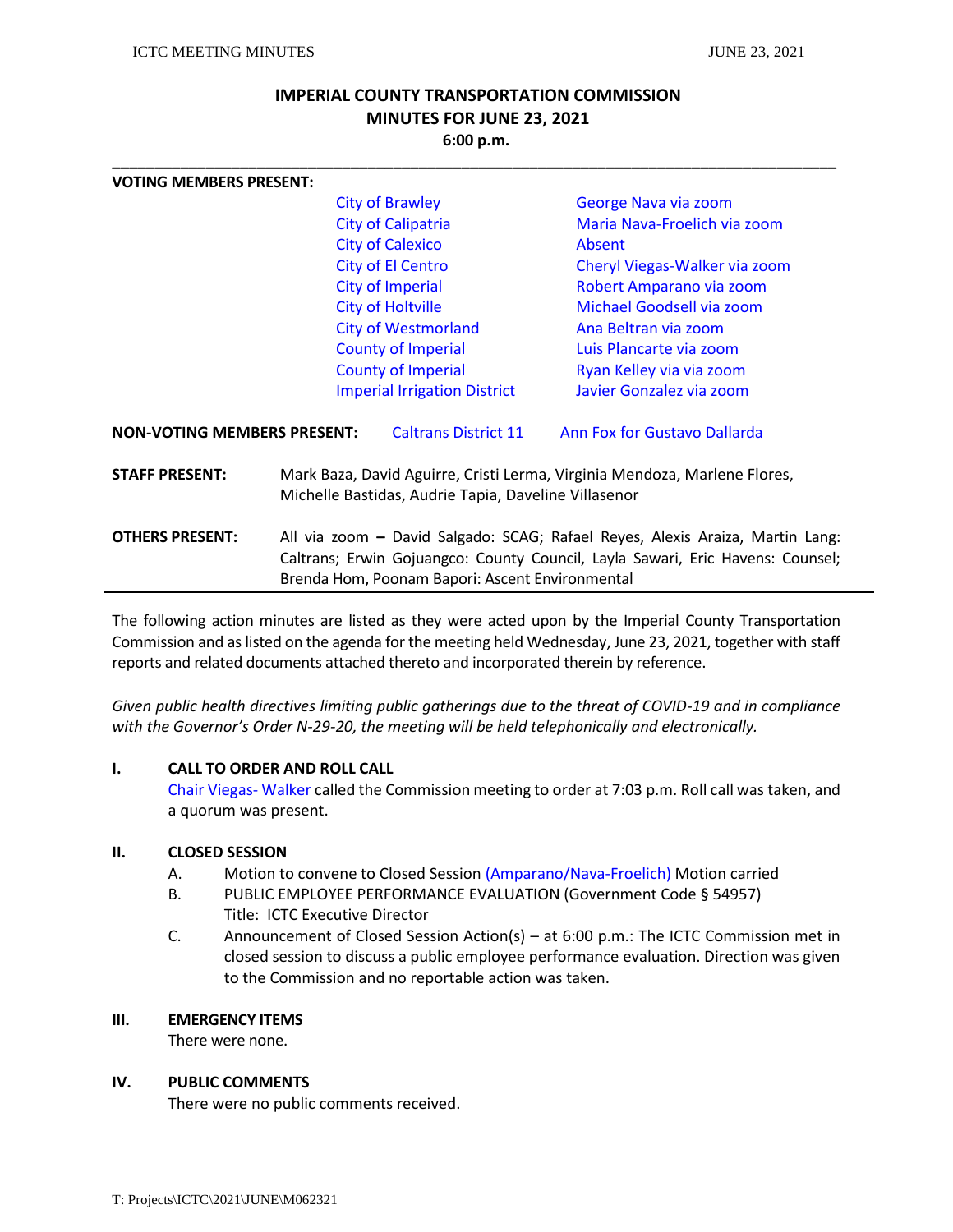## **V. CONSENT CALENDAR**

| А. |               | Approval of the ICTC Commission Draft Minutes: |               |  |
|----|---------------|------------------------------------------------|---------------|--|
| В. |               | Receive and File:                              |               |  |
|    | 1.            | ICTC Management Committee Draft Minutes:       | June 9.2021   |  |
|    | $\mathcal{P}$ | <b>ICTC TAC Minutes:</b>                       | April 22,2021 |  |
|    | 3             | <b>ICTC SSTAC Minutes:</b>                     | May 5, 2021   |  |

A motion was made by Nava-Froelich and seconded by Amparano to approve the consent calendar as presented, roll call:

| Agency                              | <b>Roll Call</b> |
|-------------------------------------|------------------|
| City of Brawley                     | Yes              |
| City of Calipatria                  | Yes              |
| City of Calexico                    | Absent           |
| City of El Centro                   | Yes              |
| City of Holtville                   | Yes              |
| City of Imperial                    | Yes              |
| County of Imperial Plancarte        | Absent           |
| County of Imperial Kelley           | Yes              |
| City of Westmorland                 | Yes              |
| <b>Imperial Irrigation District</b> | Yes              |

### **Motion Passed.**

### **VI. REPORTS**

- A. ICTC Executive Director
	- Mr. Baza provided updates from the report on page 27 of the agenda.
	- ⁻ Mr. Baza shared that the Calexico East Port of Entry Bridge Widening Project is finalizing the construction management contract award and staff is planning to present the recommendation to the Board at the July meeting.
	- Mr. Baza provided the reporting that was pending on behalf of Ms. Viegas-Walker who requested a full report and clear understating of the deliverables and partnerships with IVEDC regarding the Southern Border Broadband Consortium (SBBC). They include the first report of the cycle and the final report for the previous cycle, and subsequent payment from the CPUC; and remaining funds for the Brawley Transit Corridor Brownfield Assessment.
- B. Southern California Association of Governments (SCAG)
	- There were no updates.
- C. California Department of Transportation (Caltrans)- District 11
	- Ms. Fox provided updates from the report on page 43 of the agenda
		- o Caltrans announced the successful applications and awards for the sustainable planning grants, ICTC was awarded a \$500,000 grant for sustainable freight implementation strategy.
		- o The I-8/Imperial Avenue Interchange project is scheduled to have another concrete pouring mid-July and expected to have ramps open to traffic late summer 2021.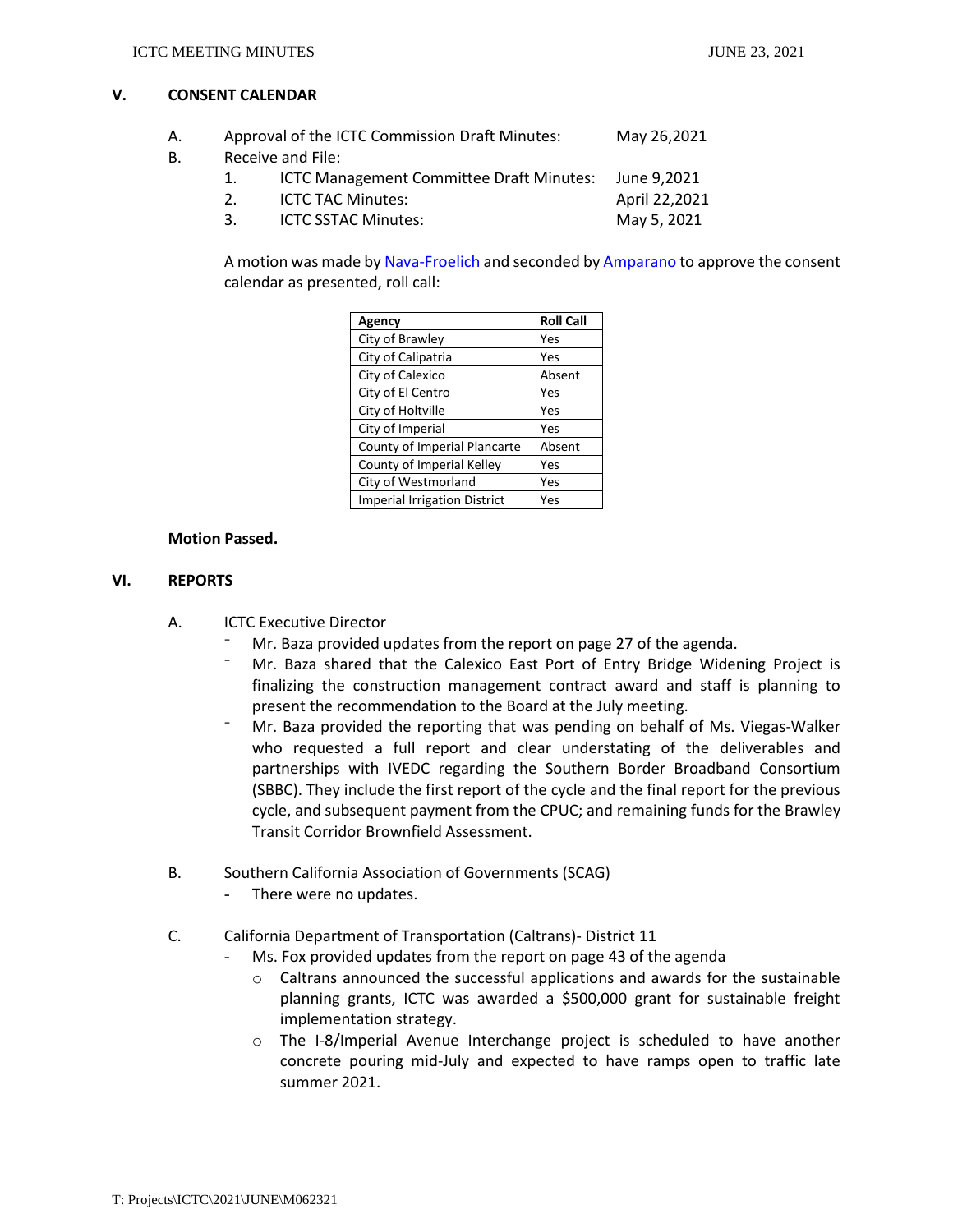- o SR-98 Widening Project is still delayed due to the active bird nests. Construction may be able to start mid to late summer 2021 pending follow up on biological surveys.
- o SR-111 Niland Geyser / Mud pot is active, however, has not moved despite the seismic activity that has been ongoing.
- o The El Centro Travel Way Crew has been working on Brush control/guardrail repair at various locations.
- D. Commission Member Reports
	- Mr. Nava shared facilities are beginning to open in the City of Brawley.
	- Ms. Viegas-Walker shared all the jurisdictions are receiving a great amount of cash.
	- Cal Cities annual conference will be held in Sacramento this year, please reach out if you are planning to attend.
	- Mr. Gonzalez shared that the City of Calexico requested that the IID facilitate the clean up the Highway 111.
	- Mr. Gonzalez stated that on behalf of the Imperial County Southern Border Alliance they would like to extend an invitation to the Imperial County Transportation Commission to present at the next meeting with information on what ICTC's role and plans for any future Calexico Projects.

### **VII. INFORMATION CALENDAR**

A. Imperial County Regional Climate Action Plan.

Ms. Mendoza announced Ms. Hom and Bapori had prepared a presentation for the Commission on The Regional Climate Action Plan. The Regional Action Climate Plan is led by the Imperial County Transportation Commission with the intent to quantify GHG emissions and recommend reduction strategies. The regional CAP is funded by the Southern California Association of Governments and recommendations of the Regional CAP is intended to be a baseline tool for local agencies. The purpose of the Regional Cap is to address the impacts of climate change and reduce greenhouse gas (GHG) emissions in the Imperial Valley region which includes the County of Imperial (County) and the cities of Brawley, Calexico, Calipatria, Holtville, El Centro, Imperial, and Westmorland. The Regional CAP is consistent with and complementary to statewide legislation and regulation and establishes local strategies, measures, and actions aimed at reducing GHG emissions.

### **VIII. ACTION CALENDER**

### A. Draft ICTC Overall Work Program (OWP) and Budget, FY 2021/2022

Mr. Aguirre presented and covered the adoption of ICTC's Overall Work Program (OWP) and Budget, FY 2021/2022, and stated this new Fiscal Years Budget (FY 2021-2022) of \$52 million is the largest budget since ICTC's inception. Mr. Aguirre shared a few of the many milestones and accomplishments that ICTC has had over the past year.

The OWP and Budget is divided into multiple sections; the Budget Summary, and the core programs of Regional Transpiration Planning, and programing, Transit Operations, Planning and Program Management, Regional Collaboration, and the incorporation of the SAFE and IVRMA programs.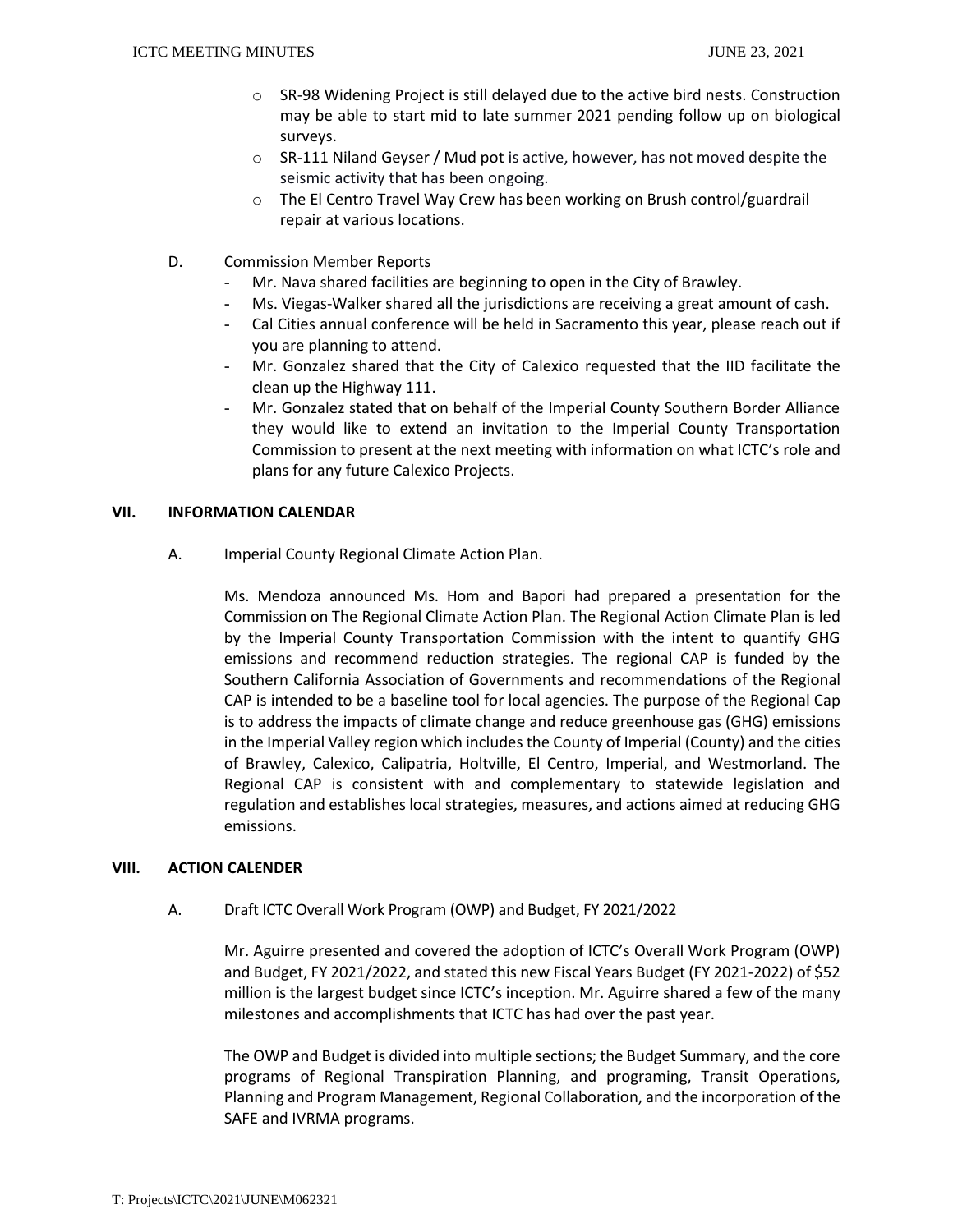Ms. Viegas-Walker requested Mr. Aguirre provide an email explaining the Budget comparison for page 76 of the agenda.

- 1. Adopted the Draft ICTC Overall Work Program (OWP) and Budget FY 2021/2022
- B. Unmet Transit Needs Public Hearing Process- Fiscal Year 2021-22

Mr. Aguirre stated ICTC had to take a different approach to conduct the Unmet Transit Needs Public Hearing due to the Pandemic. On June 7, 2021, the Unmet Transit Needs Hearing Panel conducted the required local Public Hearing. The Hearing Panel reconvened on June 16, 2021, to consider the verbal and written testimony and staff recommendations. After discussion of the analysis portion, the Panel developed the "Findings" to assist in the allocation of resources and determination of the service levels to be provided. The process consequently guides the FY 2021-22 Transit Financing Plan and work program activities.

- 1. Adopted the FY 2021-22 "Findings" and the prioritized 2021 ICTC Unmet Transit Needs List as Presented or amended.
- 2. Authorized the Chairman to sign the attached resolution,
- 3. Directed staff to forward the FY 2021-22 "Findings", and all other public hearing documentation and resolution to the State Department of Transportation.
- C. Donation Acceptance Agreement between U.S. General Services Administration (GSA) and Imperial County Transpiration Commission (ICTC) for the Calexico East Port of Entry Bridge Widening Project.

Mr. Baza stated the Imperial County Transportation Commission, in coordination with General Services Administration (GSA) Federal Highway Administration (FHWA and Caltrans will facilitate and deliver the Calexico East Port of Entry (POE) Bridge Widening over the All-American Canal project.

- 1. Authorized the Chairperson to sign the Donation Acceptance Agreement between U.S. General Services Administration (GSA) and Imperial County Transportation Commission (ICTC) for the Calexico East Port of Entry Bridge Widening Project.
- D. Legal Services Agreement- County of Imperial- Imperial County Transportation Commission (ICTC) FY 2021/2022 to FY 2023-24
	- 1. Authorized the Chairperson to sign the agreement for the continuation of legal services between the County of Imperial and the Imperial County Transportation Commission for an annual fee not to exceed \$30,000, effective July 1, 2021, through June 30, 2024
	- 2. Directed Staff to forward the agreement to the County of Imperial
- E. Legal Services Agreement- County of Imperial- Service Authority for Freeway Emergencies (SAFE) FY 2021/2022 to FY 2023-24
	- 1. Authorized the Chairperson to sign the agreement for the continuation of legal services between the County of Imperial and the Service Authority for Freeway Emergencies for an annual fee not to exceed \$5,000, effective July 1, 2021, through June 30, 2024
	- 2. Directed Staff to forward the agreement to the County of Imperial